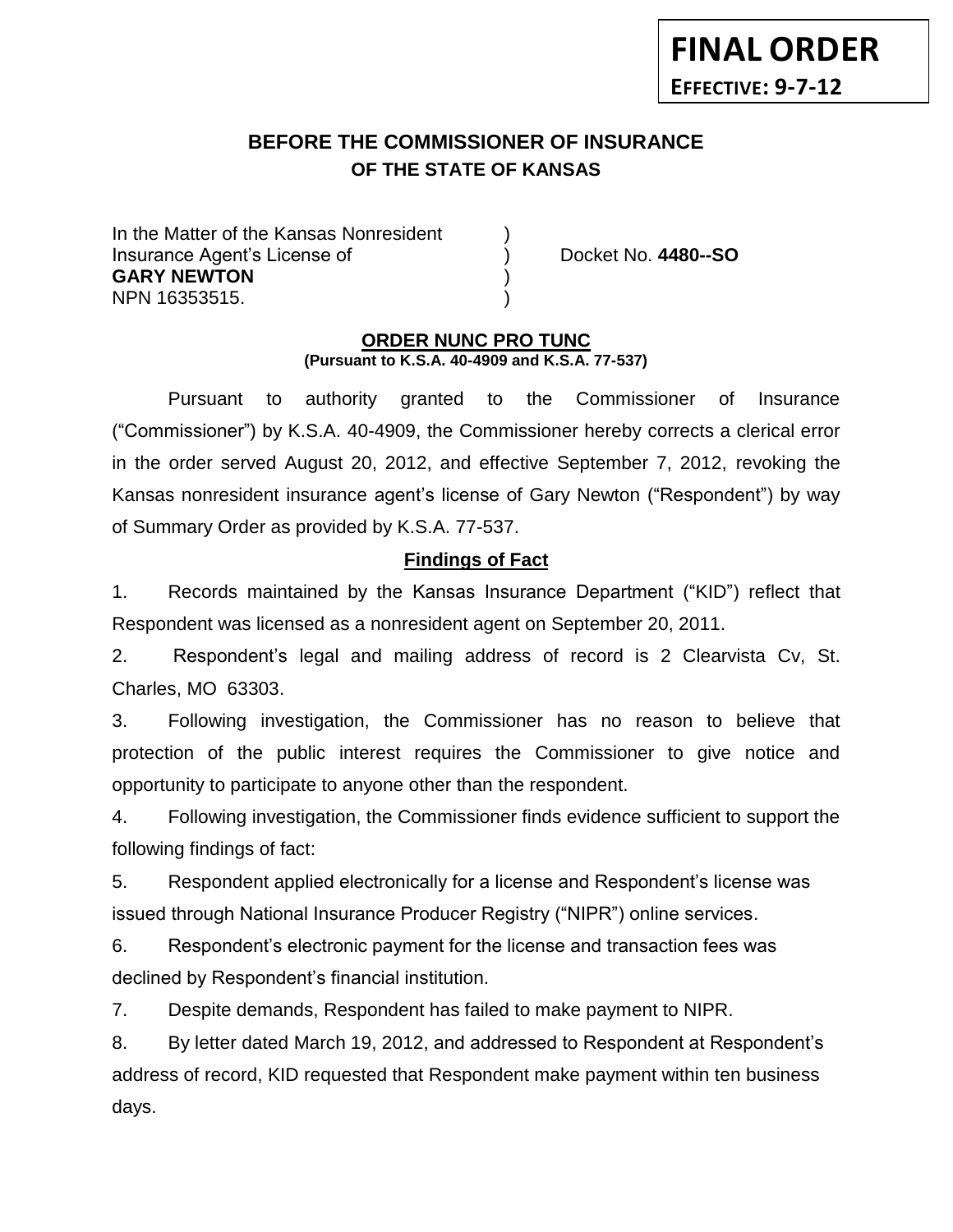9. To date, KID has not received confirmation of payment to NIPR.

10. By letter of July 27, 2012, addressed to Respondent at his address of record, KID summarized the foregoing facts and invited Respondent to reply in writing if he disputed the facts.

11. To date, Respondent has not replied, and the letter has not been returned; thus, the facts are deemed undisputed.

# **Applicable Law**

12. K.S.A. 2011 Supp. 40-4909(a) provides, in relevant part:

"The commissioner may deny, suspend, revoke or refuse renewal of any license issued under this act if the commissioner finds that the applicant or license holder has: . . .

(8) Used any fraudulent, coercive, or dishonest practice, or demonstrated any incompetence, untrustworthiness or financial irresponsibility in the conduct of business in this state or elsewhere." K.S.A. 2011 Supp. 40- 4909(a).

13. The Commissioner may revoke any license issued under the Insurance Agents Licensing Act if the Commissioner finds that the interests of the insurer or the insurable interests of the public are not properly served under such license. K.S.A. 2011 Supp. 40-4909(b).

# **Conclusions of Law**

14. The Commissioner has jurisdiction over Respondent as well as the subject matter of this proceeding, and such proceeding is held in the public interest.

15. The Commissioner finds, based on the facts contained in paragraphs 5 through 9, that Respondent's license may be revoked pursuant to K.S.A. 40-4909(a)(8) because Respondent has demonstrated financial irresponsibility in business.

16. Moreover, the Commissioner finds, based on the facts contained in paragraph 8, that Respondent's license may be revoked pursuant to K.S.A. 40-4909(a)(8) because Respondent demonstrated a lack of trustworthiness by failing repeatedly to respond to communication from NIPR and from KID.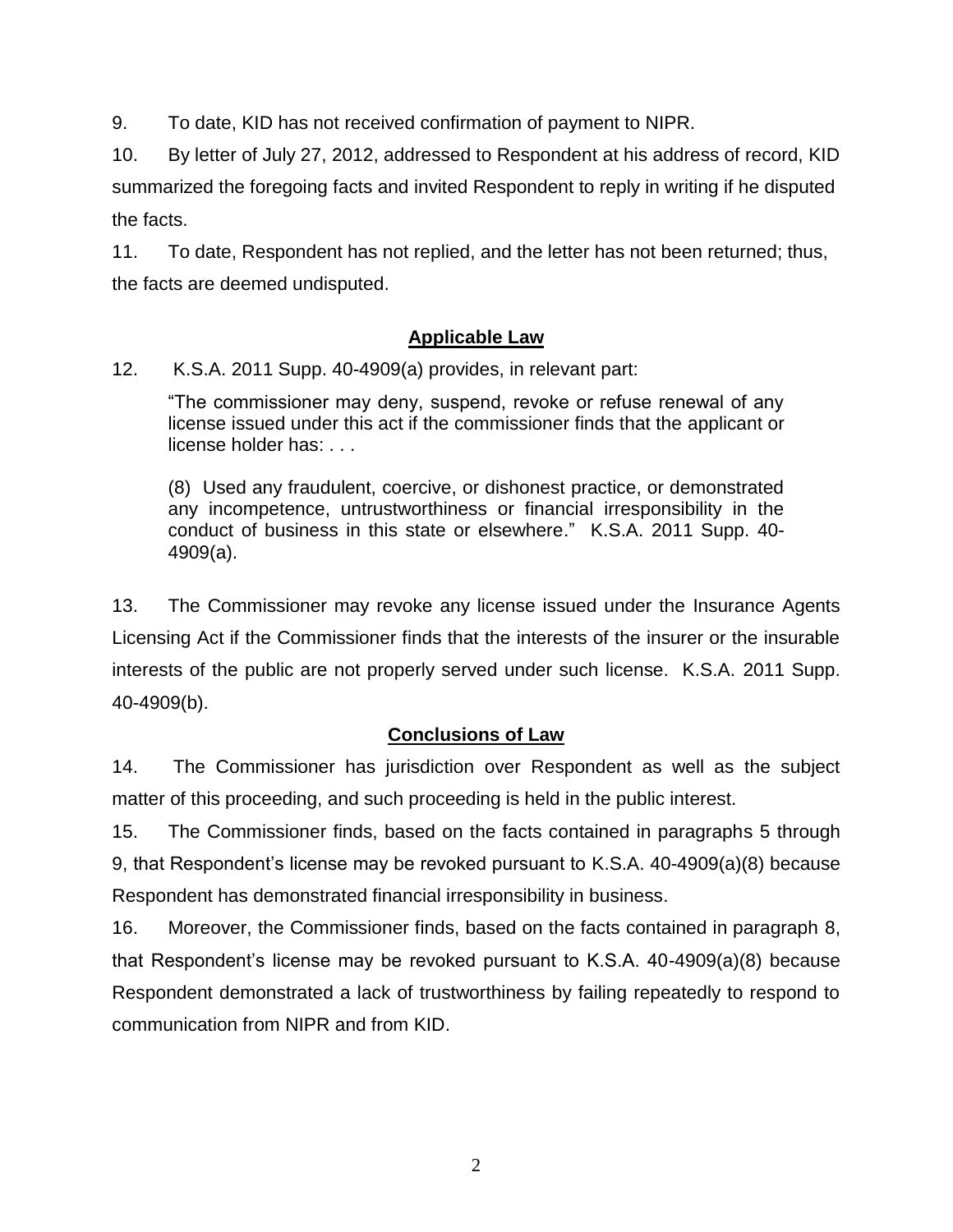17. Based on the foregoing findings, the Commissioner concludes that sufficient grounds exist for the revocation of Respondent's insurance agent's license pursuant to K.S.A. 40-4909(a).

18. The Commissioner further concludes Respondent's license may be revoked pursuant to K.S.A. 40-4909(b) because such license is not properly serving the interests of the insurer and the insurable interests of the public.

19. Based on the facts and circumstances set forth herein, it appears that the use of summary proceedings in this matter is appropriate, in accordance with the provisions set forth in K.S.A. 77-537(a), in that the use of summary proceedings does not violate any provision of the law, the protection of the public interest does not require the KID to give notice and opportunity to participate to persons other than Respondent, and after investigation, KID believes in good faith that the allegations will be supported to the applicable standard of proof.

#### **Policy to be Served**

20. Before issuing an insurance agent license, the Commissioner must determine that the applicant is qualified and has not committed any act that would be grounds for denial, suspension, or revocation. K.S.A. 40-4905(b). Further, the Commissioner may revoke any license issued under the Insurance Agents Licensing Act if the Commissioner finds that the interests of the insurer or the insurable interests of the public are not properly served under the license. The following action is necessary and appropriate to promote the security and integrity of the insurance business and protect insurance consumers by licensing, or continuing to license, persons or entities to sell, solicit, or negotiate insurance in the State of Kansas only if their conduct indicates they are both qualified and trustworthy.

**IT IS THEREFORE ORDERED BY THE COMMISSIONER OF INSURANCE THAT** the Kansas nonresident insurance agent's license of **GARY NEWTON** is hereby **REVOKED. It is further ordered,** that **GARY NEWTON** shall **CEASE and DESIST** from the sale, solicitation, or negotiation of insurance, doing any act toward the sale, solicitation, or negotiation of insurance, and/or receiving compensation deriving from the sale, solicitation, or negotiation of insurance in Kansas or on Kansas risks through business conducted on and after the effective date of this order.

3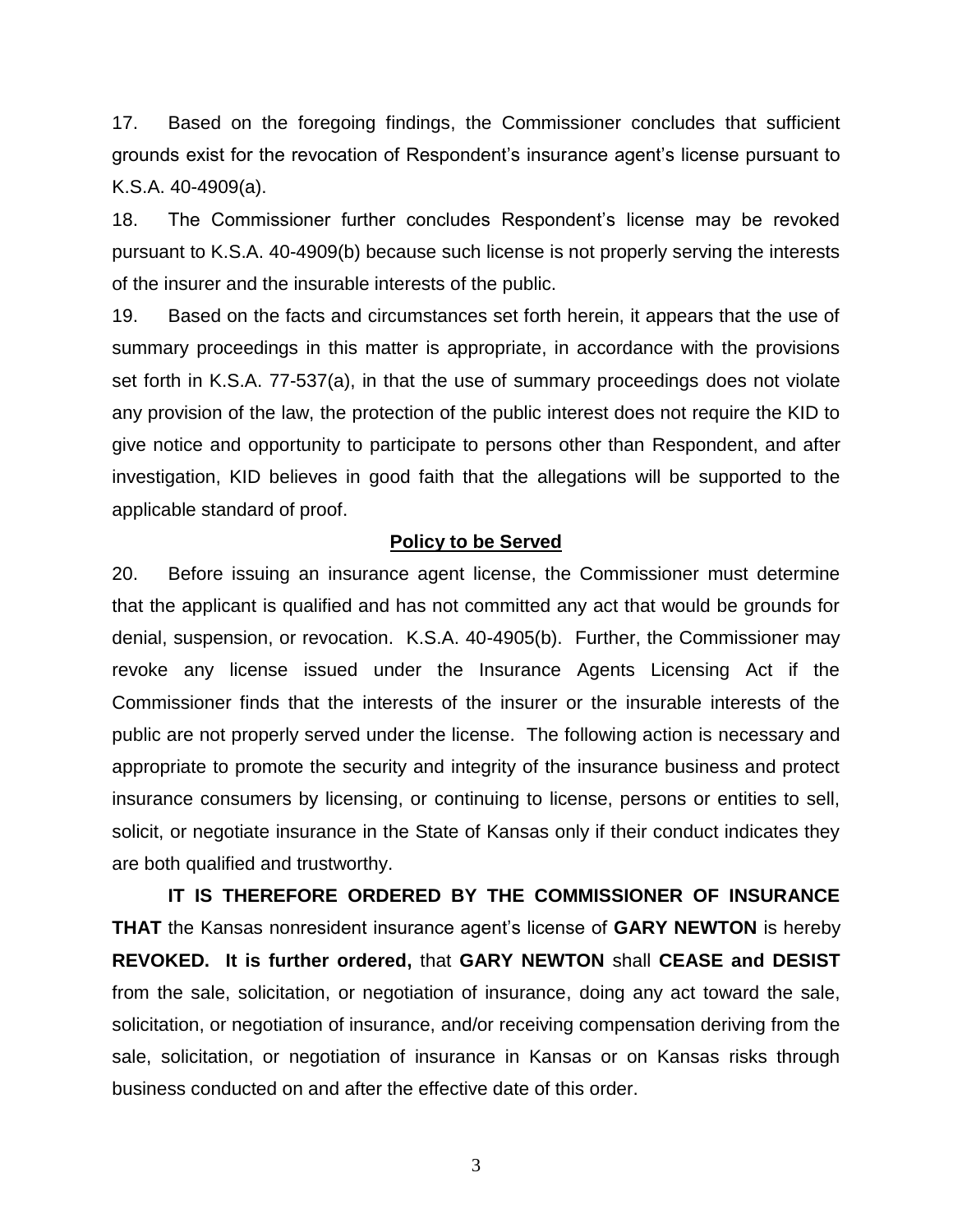**It is further ordered**, pursuant to KSA 77-415(b)(2)(A), that this order is designated by KID as precedent.

### **IT IS SO ORDERED THIS \_\_20th\_\_ DAY OF AUGUST 2012, IN THE CITY OF TOPEKA, COUNTY OF SHAWNEE, STATE OF KANSAS.**



\_/s/ Sandy Praeger\_\_\_\_\_\_\_\_\_\_\_\_\_\_\_\_ Sandy Praeger Commissioner of Insurance

BY:

/s/ Zachary J.C. Anshutz Zachary J.C. Anshutz General Counsel

## **NOTICE OF RIGHTS TO HEARING AND REVIEW**

**Within fifteen (15) days of the date of service of this Order Nunc Pro Tunc, Respondent** may submit any written objections with a request for a hearing on the modifications only pursuant to K.S.A. 77-537 and K.S.A. 77-542. Any objections and request for a hearing should be addressed to the following:

Zachary J.C. Anshutz, General Counsel Kansas Insurance Department 420 S.W. 9<sup>th</sup> Street Topeka, Kansas 66612

If a hearing is requested, the Kansas Insurance Department will serve notice of the time and place of the hearing and information on procedures, right of representation, and other rights of parties relating to the conduct of the hearing.

**If a hearing is not requested in the time and manner stated above, this Summary Order shall become effective as a Final Order upon the expiration of time for requesting a hearing.** In the event Respondent files a Petition for Judicial Review, pursuant to K.S.A. 77-613(e), the agency officer to be served on behalf of the Kansas Insurance Department is

Zachary J.C. Anshutz, General Counsel Kansas Insurance Department 420 S.W.  $9<sup>th</sup>$  Street Topeka, Kansas 66612